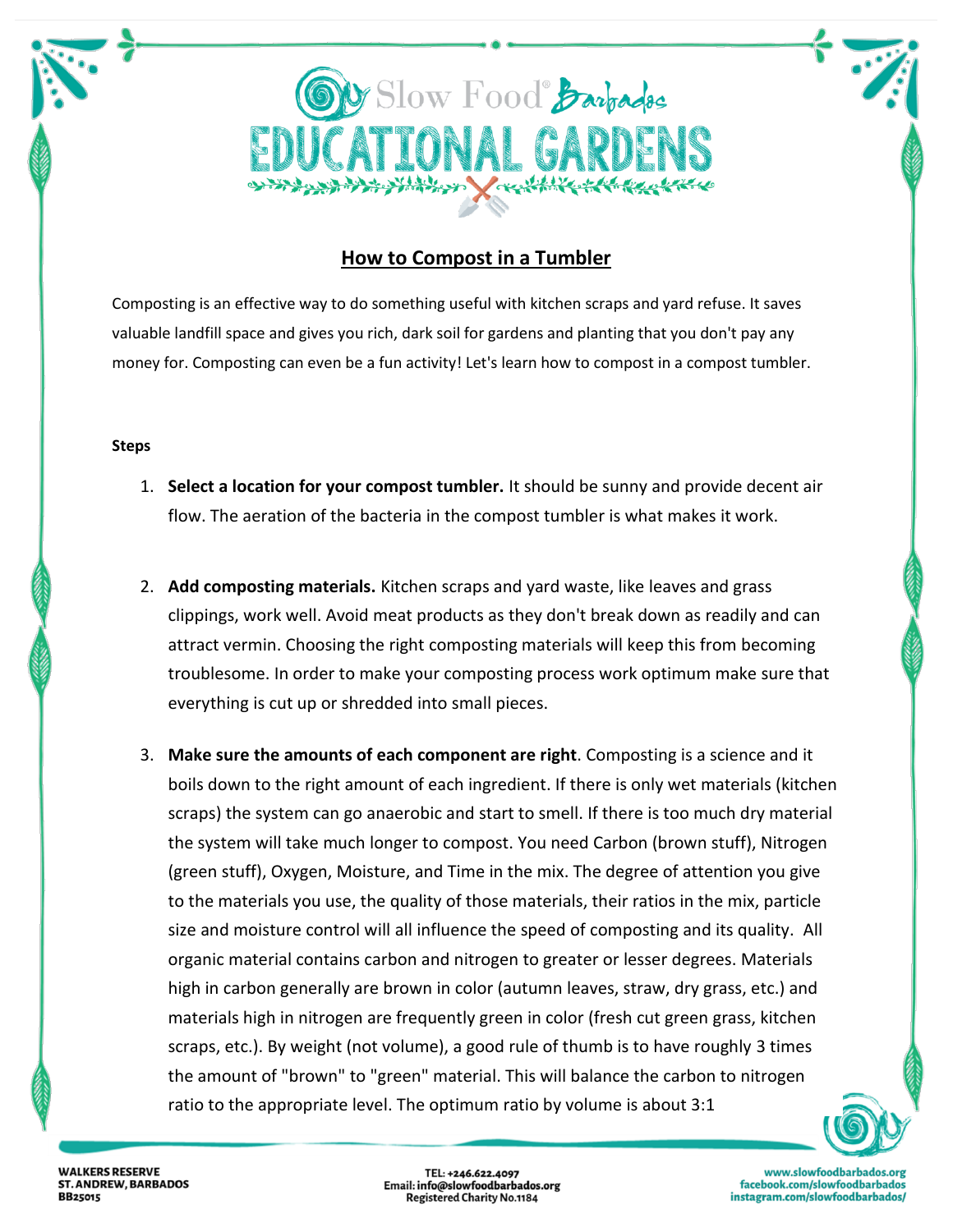(carbon:nitrogen). Since measuring and weighing all your material can be tedious, we suggest keeping a covered bin with plenty of dry brown material ready and next to your composter.

- 4. **Help the process.** After adding the materials to compost, you might consider adding manufactured compost accelerants and other compost accessories to speed the composting time. Introducing fresh soil can usually do this also.
- 5. **Give your compost tumbler a spin.** Do this on about a weekly basis, to aid the aerating process. The ease of mixing the compost in a tumbler is the biggest advantage tumblers have over compost bins or piles.
- 6. **Monitor the compost temperature.** Between 144 and 155 degrees Fahrenheit is a good temperature to keep the compost healthy. Above 160 degrees is too hot and when the compost temperature drops below 98 degrees, composting tends to slow down or stop.

## 7. **What not to compost**

- **Coal Ash** Most ashes are safe to mix into your compost pile, but coal ashes are not. They contain sulphur and iron in amounts high enough to damage plants.
- **Coloured Paper** Some paper with coloured inks (including newsprint) contain heavy metals or other toxic materials and should not be added to the compost pile.
- **Diseased Plants** It takes an efficient composting system and ideal conditions (extreme heat) to destroy many plant diseases. If the disease organisms are not destroyed they can be spread later when the compost is applied. Avoid questionable plant materials.
- **Inorganic Materials** This stuff won't break down and includes aluminium foil, glass, plastics and metals. Pressure-treated lumber should also be avoided because it's treated with chemicals that could be toxic in compost.
- **Meat, Bones, Fish, Fats, Dairy** These products can "overheat" your compost pile (not to mention make it stinky and attract animals). They are best avoided.
- **Pet Droppings** Dog or cat droppings contain several disease organisms and can make compost toxic to handle.
- **Synthetic Chemicals** Certain lawn and garden chemicals (herbicides pesticides) can withstand the composting process and remain intact in the finished compost. Poisons have no place in the natural micro-community of your compost pile.



www.slowfoodbarbados.org facebook.com/slowfoodbarbados instagram.com/slowfoodbarbados/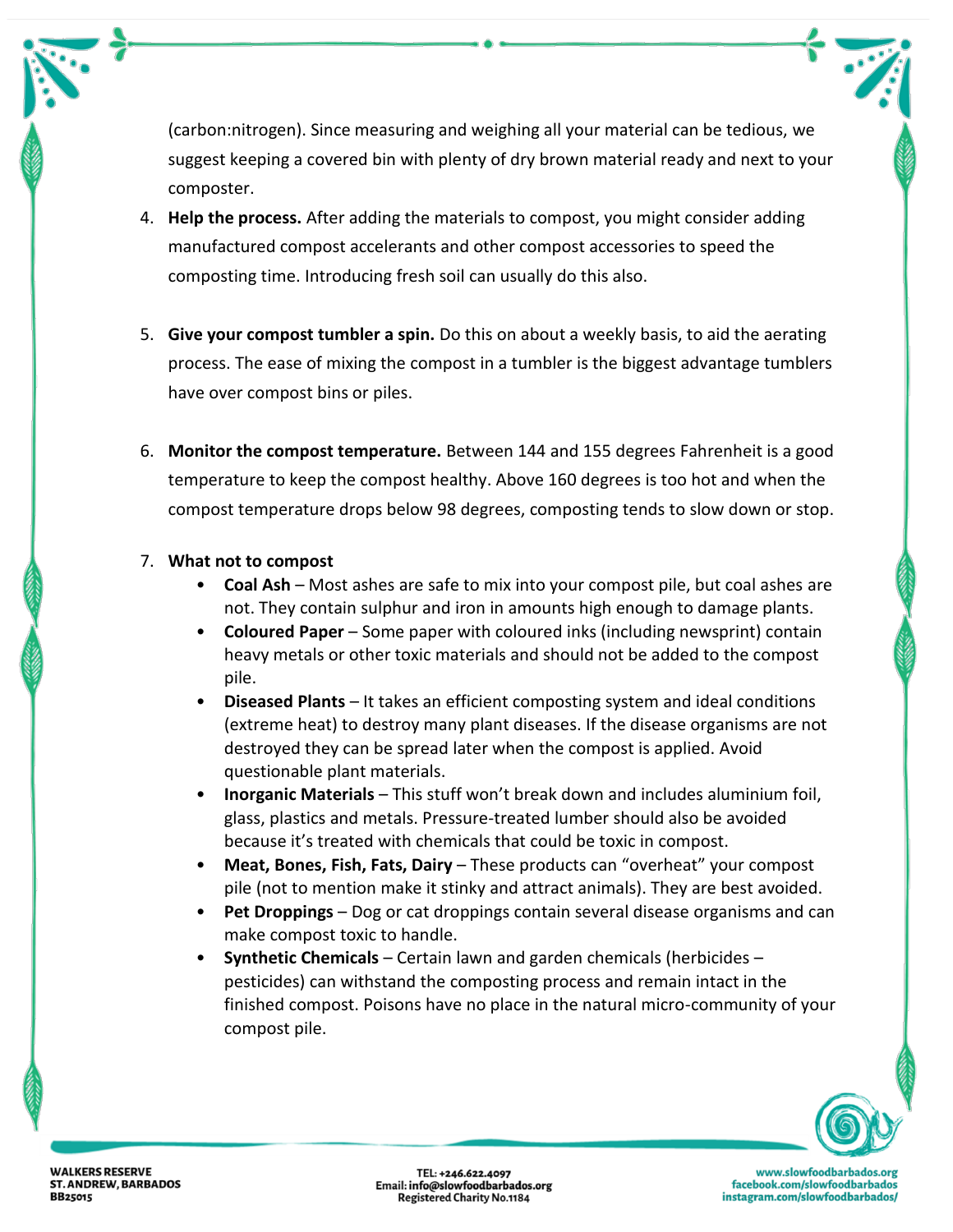- 8. **Speeding Up the Compost Process** Compost decomposes fastest between 120 and 160˚F, so anything that will increase the heat will "cook" your compost faster. Here are four tips for fast composting:
	- 1. Chop and shred larger items, which makes it easier for the microorganisms to break them down. For example, one easy way is to slice and dice garden waste is to run your lawn mower over leaves and other garden waste. Take scissors to newsprint or cardboard.
	- 2. Turn, turn, turn.
	- 3. Give your compost heap a "big meal" versus small snacks. Collect all your organic waste over a couple of days and then add it in one big bunch. The more you add at one time, the more your compost will heat up.
	- 4. Keep your compost pile in the sun. The heat will speed up the process.
- 9. **Use It!** When the compost takes on a rich, brown colour it is ready to use. Use it as potting soil, spread it in the garden or use it for any other application that requires nutrient rich soil.